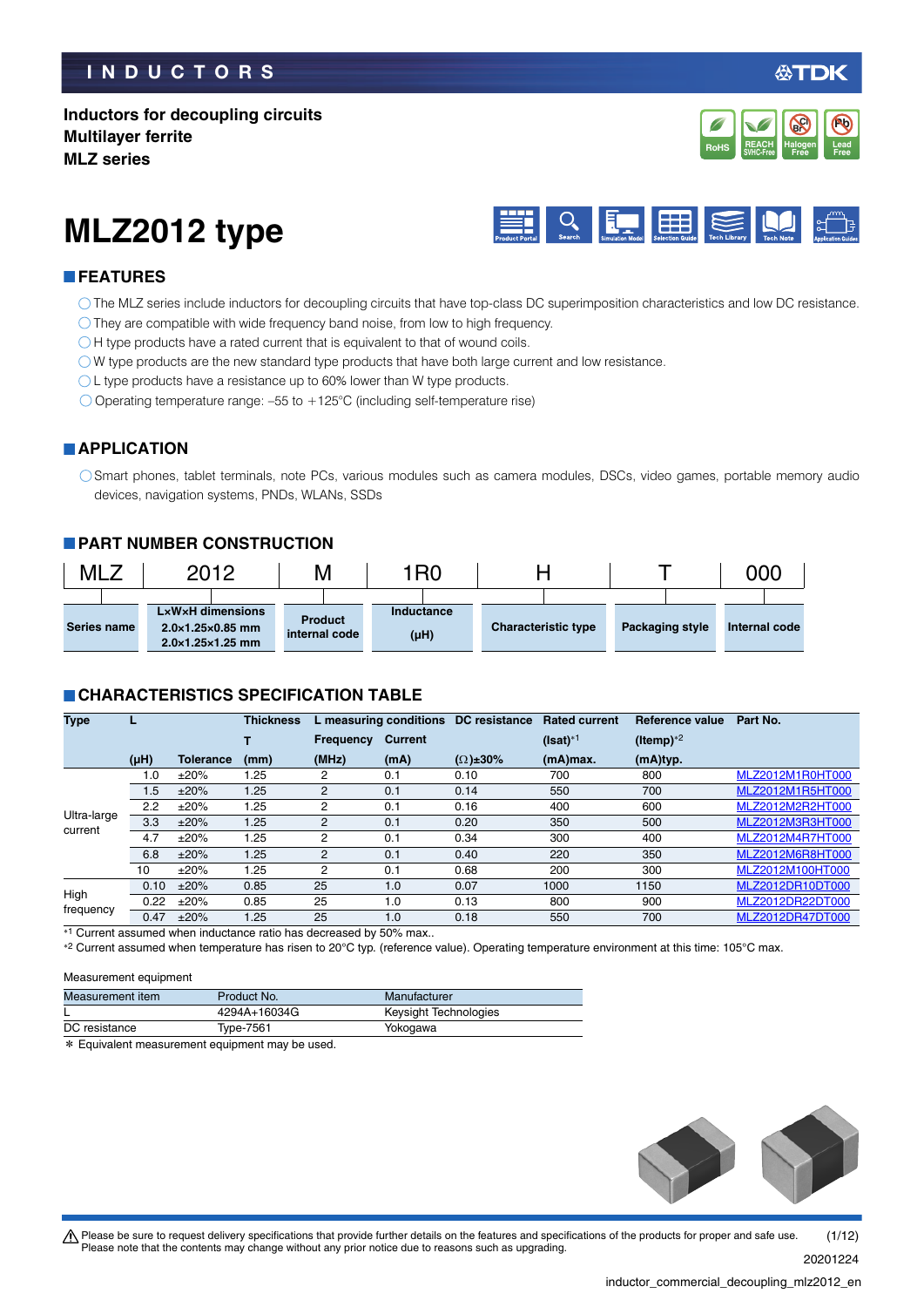### **CHARACTERISTICS SPECIFICATION TABLE**

| <b>Type</b> | L         |                  | <b>Thickness</b> |                |                | L measuring conditions DC resistance Rated current |            | <b>Reference value</b> | Part No.         |
|-------------|-----------|------------------|------------------|----------------|----------------|----------------------------------------------------|------------|------------------------|------------------|
|             |           |                  | т                | Frequency      | <b>Current</b> |                                                    | $(Isat)*1$ | (Itemp) $*2$           |                  |
|             | $(\mu H)$ | <b>Tolerance</b> | (mm)             | (MHz)          | (mA)           | $(\Omega) \pm 30\%$                                | (mA)max.   | (mA)typ.               |                  |
|             | 1.00      | ±20%             | 0.85             | 10             | 1.0            | 0.10                                               | 280        | 900                    | MLZ2012A1R0WT000 |
|             | 1.50      | ±20%             | 0.85             | 10             | 1.0            | 0.13                                               | 250        | 750                    | MLZ2012A1R5WT000 |
|             | 2.20      | ±20%             | 0.85             | 10             | 1.0            | 0.15                                               | 210        | 650                    | MLZ2012A2R2WT000 |
|             | 3.30      | ±20%             | 0.85             | 10             | 1.0            | 0.34                                               | 200        | 450                    | MLZ2012A3R3WT000 |
|             | 4.70      | ±20%             | 0.85             | $\overline{2}$ | 0.1            | 0.30                                               | 180        | 500                    | MLZ2012M4R7WT000 |
| Large       | 6.80      | ±20%             | 1.25             | $\overline{2}$ | 0.1            | 0.40                                               | 160        | 400                    | MLZ2012M6R8WT000 |
| current     | 10.0      | ±20%             | 1.25             | $\overline{c}$ | 0.1            | 0.47                                               | 150        | 350                    | MLZ2012M100WT000 |
|             | 15.0      | ±20%             | 1.25             | $\overline{2}$ | 0.1            | 0.95                                               | 120        | 250                    | MLZ2012M150WT000 |
|             | 22.0      | ±20%             | 1.25             | $\overline{2}$ | 0.1            | 1.25                                               | 100        | 220                    | MLZ2012P220WT000 |
|             | 22.0      | ±20%             | 1.25             | 2              | 0.1            | 2.0                                                | 60         | 220                    | MLZ2012M220WT000 |
|             | 33.0      | ±20%             | 1.25             | $\overline{2}$ | 0.1            | 2.60                                               | 55         | 190                    | MLZ2012M330WT000 |
|             | 47.0      | ±20%             | 1.25             | $\overline{c}$ | 0.1            | 3.70                                               | 50         | 170                    | MLZ2012M470WT000 |
|             | 1.00      | ±20%             | 0.85             | $\overline{2}$ | 0.1            | 0.06                                               | 220        | 1150                   | MLZ2012N1R0LT000 |
|             | 1.50      | ±20%             | 0.85             | $\overline{c}$ | 0.1            | 0.10                                               | 190        | 900                    | MLZ2012N1R5LT000 |
|             | 2.20      | ±20%             | 0.85             | $\overline{c}$ | 0.1            | 0.12                                               | 170        | 800                    | MLZ2012N2R2LT000 |
|             | 3.30      | ±20%             | 0.85             | $\overline{c}$ | 0.1            | 0.15                                               | 130        | 750                    | MLZ2012N3R3LT000 |
| Low         | 4.70      | ±20%             | 0.85             | $\overline{c}$ | 0.1            | 0.18                                               | 130        | 600                    | MLZ2012N4R7LT000 |
| resistance  | 6.80      | ±20%             | 0.85             | $\mathbf{2}$   | 0.1            | 0.25                                               | 110        | 550                    | MLZ2012N6R8LT000 |
|             | 10.0      | ±20%             | 1.25             | $\overline{2}$ | 0.1            | 0.30                                               | 110        | 500                    | MLZ2012N100LT000 |
|             | 15.0      | ±20%             | 1.25             | $\overline{c}$ | 0.1            | 0.47                                               | 90         | 350                    | MLZ2012N150LT000 |
|             | 22.0      | ±20%             | 1.25             | $\overline{c}$ | 0.1            | 0.67                                               | 70         | 300                    | MLZ2012N220LT000 |
|             | 100.0     | ±20%             | 1.25             | $\overline{2}$ | 0.1            | 3.50                                               | 30         | 140                    | MLZ2012N101LT000 |

<sup>\*1</sup> Current assumed when inductance ratio has decreased by 50% max..

\*2 Current assumed when temperature has risen to 20°C typ. (reference value). Operating temperature environment at this time: 105°C max.

#### Measurement equipment

| Measurement item | Product No.  | Manufacturer          |  |
|------------------|--------------|-----------------------|--|
|                  | 4294A+16034G | Keysight Technologies |  |
| DC resistance    | Type-7561    | Yokogawa              |  |

\* Equivalent measurement equipment may be used.

Please be sure to request delivery specifications that provide further details on the features and specifications of the products for proper and safe use.<br>Please note that the contents may change without any prior notice d 20201224 (2/12)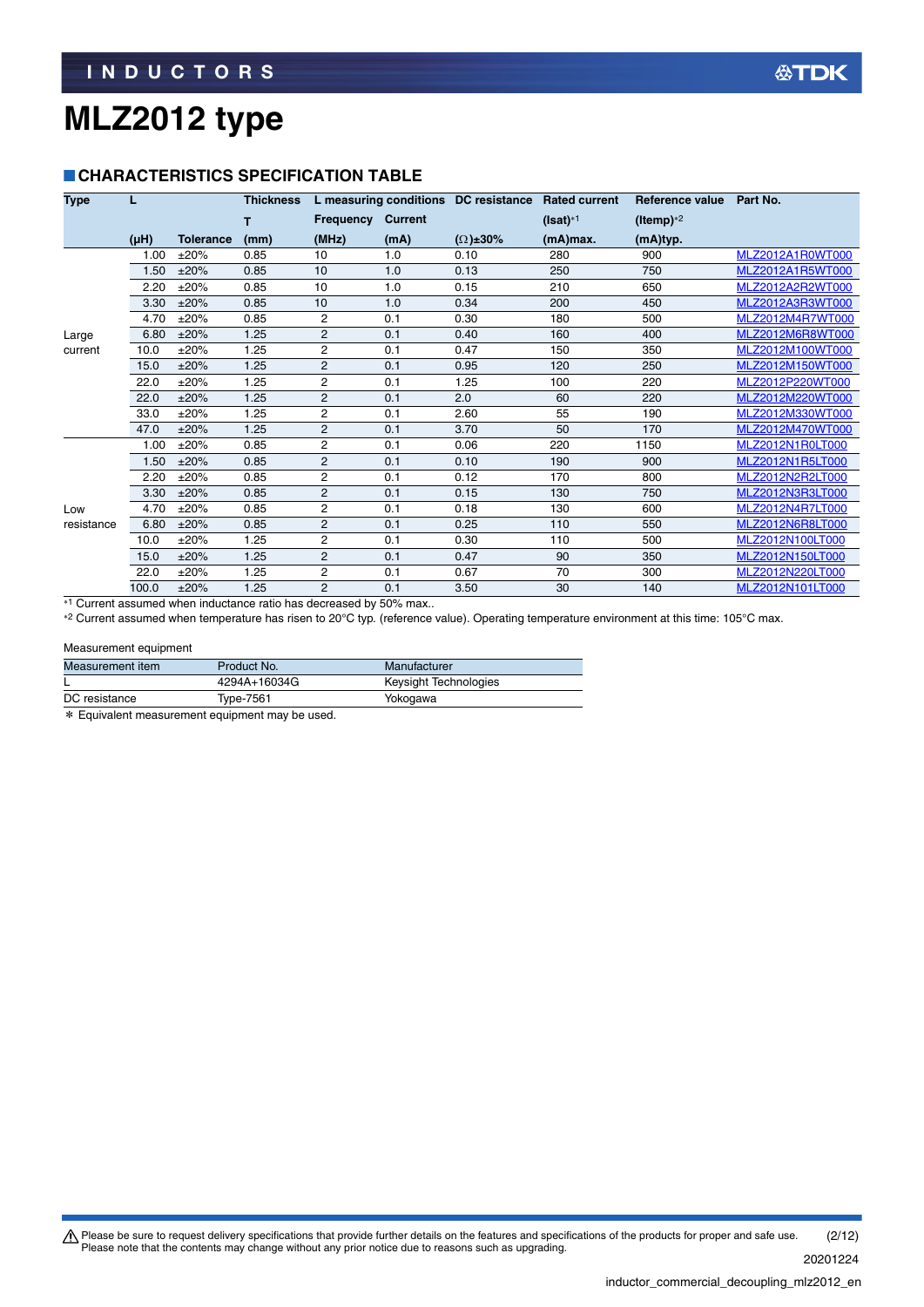#### **L FREQUENCY CHARACTERISTICS H CHARACTERISTIC PRODUCT**



| Measurement equipment                           |              |  |
|-------------------------------------------------|--------------|--|
| Product No.                                     | Manufacturer |  |
| Keysight Technologies<br>E4991A+16192A          |              |  |
| * Equivalent measurement equipment may be used. |              |  |

### **L FREQUENCY CHARACTERISTICS D CHARACTERISTIC PRODUCT**



| Measurement equipment                          |                       |  |
|------------------------------------------------|-----------------------|--|
| Product No.                                    | Manufacturer          |  |
| E4991A+16192A                                  | Keysight Technologies |  |
| * Equivalent measurement equipment may be used |                       |  |

Equivalent measurement equipment may be used.

Please be sure to request delivery specifications that provide further details on the features and specifications of the products for proper and safe use.<br>Please note that the contents may change without any prior notice d 20201224 (3/12)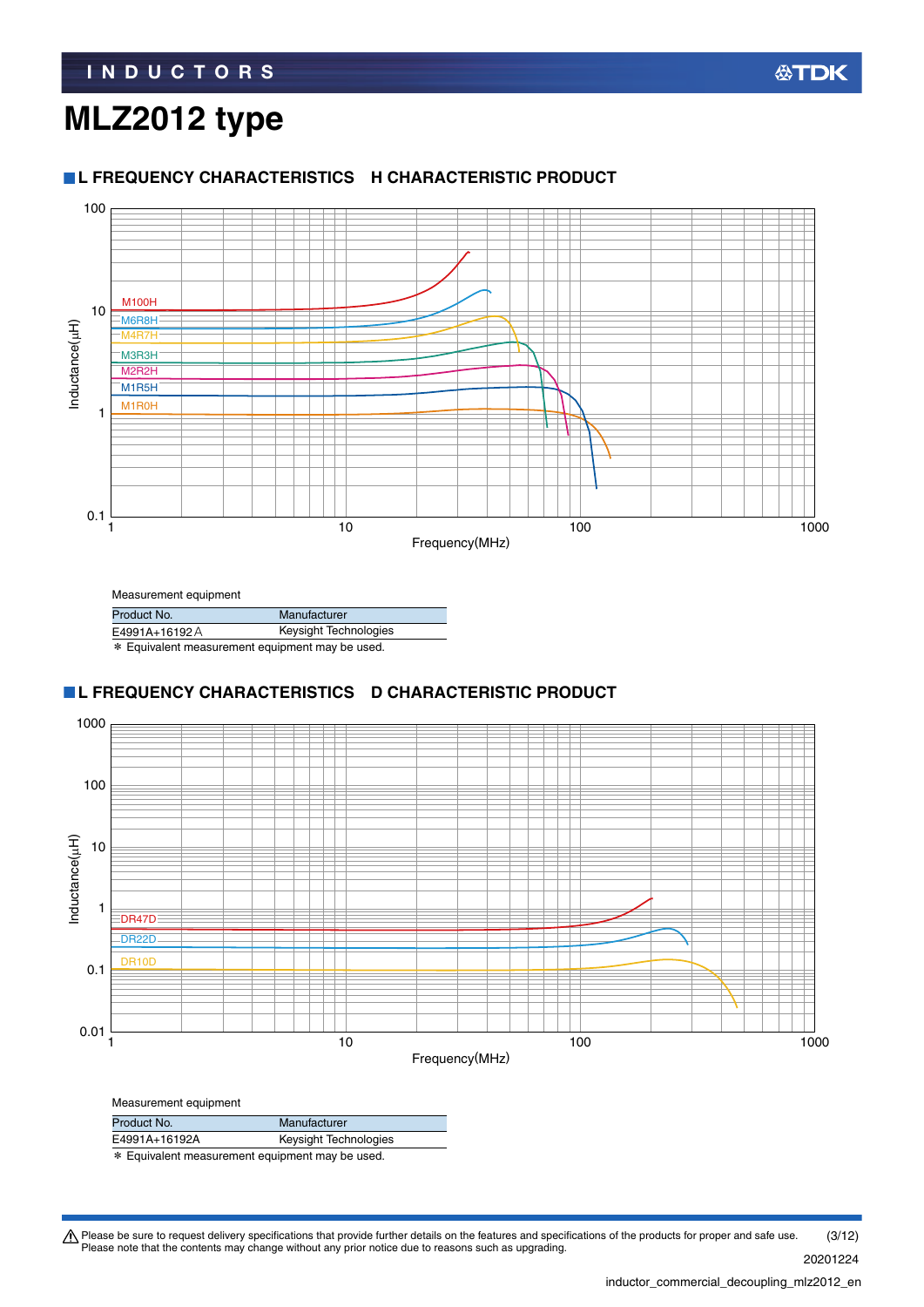### **L FREQUENCY CHARACTERISTICS W CHARACTERISTIC PRODUCT**



| Product No.         | Manufacturer          |
|---------------------|-----------------------|
| 4291B+16200A+16192A | Keysight Technologies |
| .                   |                       |

\* Equivalent measurement equipment may be used.

Please be sure to request delivery specifications that provide further details on the features and specifications of the products for proper and safe use.<br>Please note that the contents may change without any prior notice d 20201224 (4/12)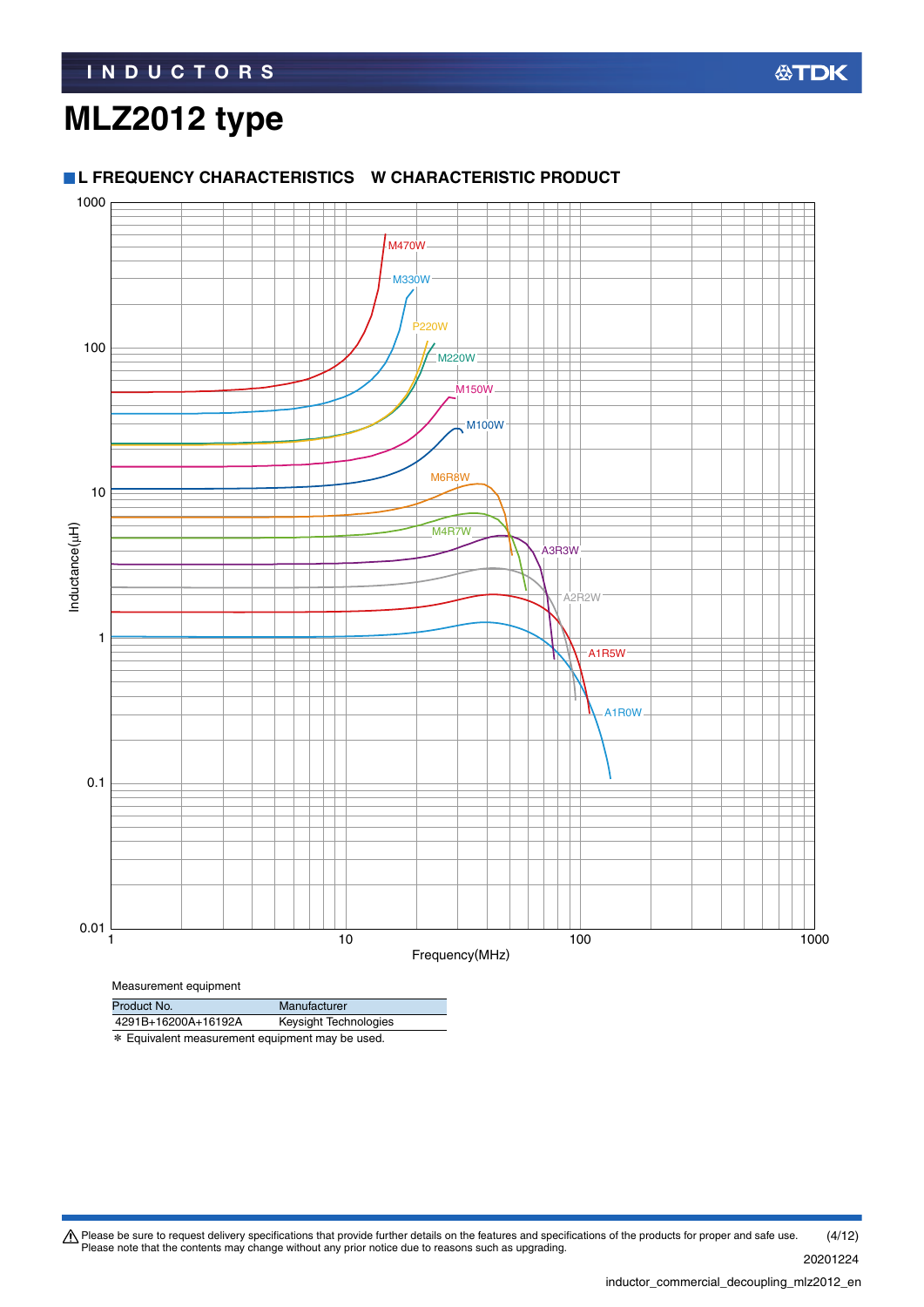#### **L FREQUENCY CHARACTERISTICS L CHARACTERISTIC PRODUCT**



Measurement equipment

| Product No.                                     | Manufacturer          |  |  |
|-------------------------------------------------|-----------------------|--|--|
| E4991A+16192A                                   | Keysight Technologies |  |  |
| * Equivalent measurement equipment may be used. |                       |  |  |

Please be sure to request delivery specifications that provide further details on the features and specifications of the products for proper and safe use.<br>Please note that the contents may change without any prior notice d 20201224 (5/12)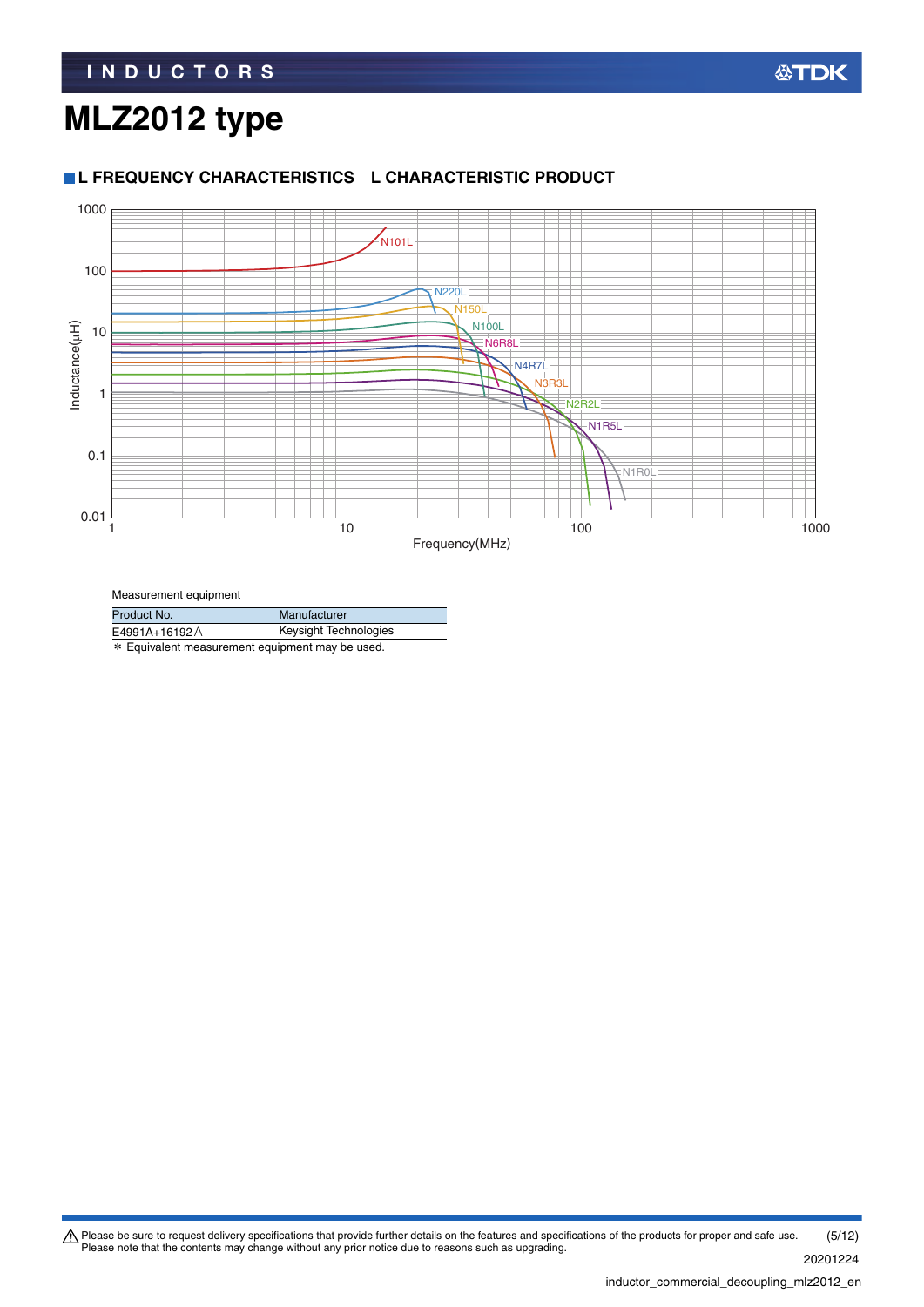## **MLZ2012 type**

#### **INDUCTANCE VS. DC BIAS CHARACTERISTICS H CHARACTERISTIC PRODUCT**



## Measurement equipment

| Product No.                                           | Manufacturer          |  |  |
|-------------------------------------------------------|-----------------------|--|--|
| 4291B+16200A+16192A                                   | Keysight Technologies |  |  |
| <b>W</b> Equivalent moonurement equipment mou be used |                       |  |  |

\* Equivalent measurement equipment may be used.

### **INDUCTANCE VS. DC BIAS CHARACTERISTICS D CHARACTERISTIC PRODUCT**



| Product No.                                                                         | Manufacturer          |  |  |
|-------------------------------------------------------------------------------------|-----------------------|--|--|
| 4291B+16200A+16192A                                                                 | Keysight Technologies |  |  |
| stell march on langt para a according and a according and parameters of a contradi- |                       |  |  |

\* Equivalent measurement equipment may be used.

Please be sure to request delivery specifications that provide further details on the features and specifications of the products for proper and safe use.<br>Please note that the contents may change without any prior notice d (6/12)

20201224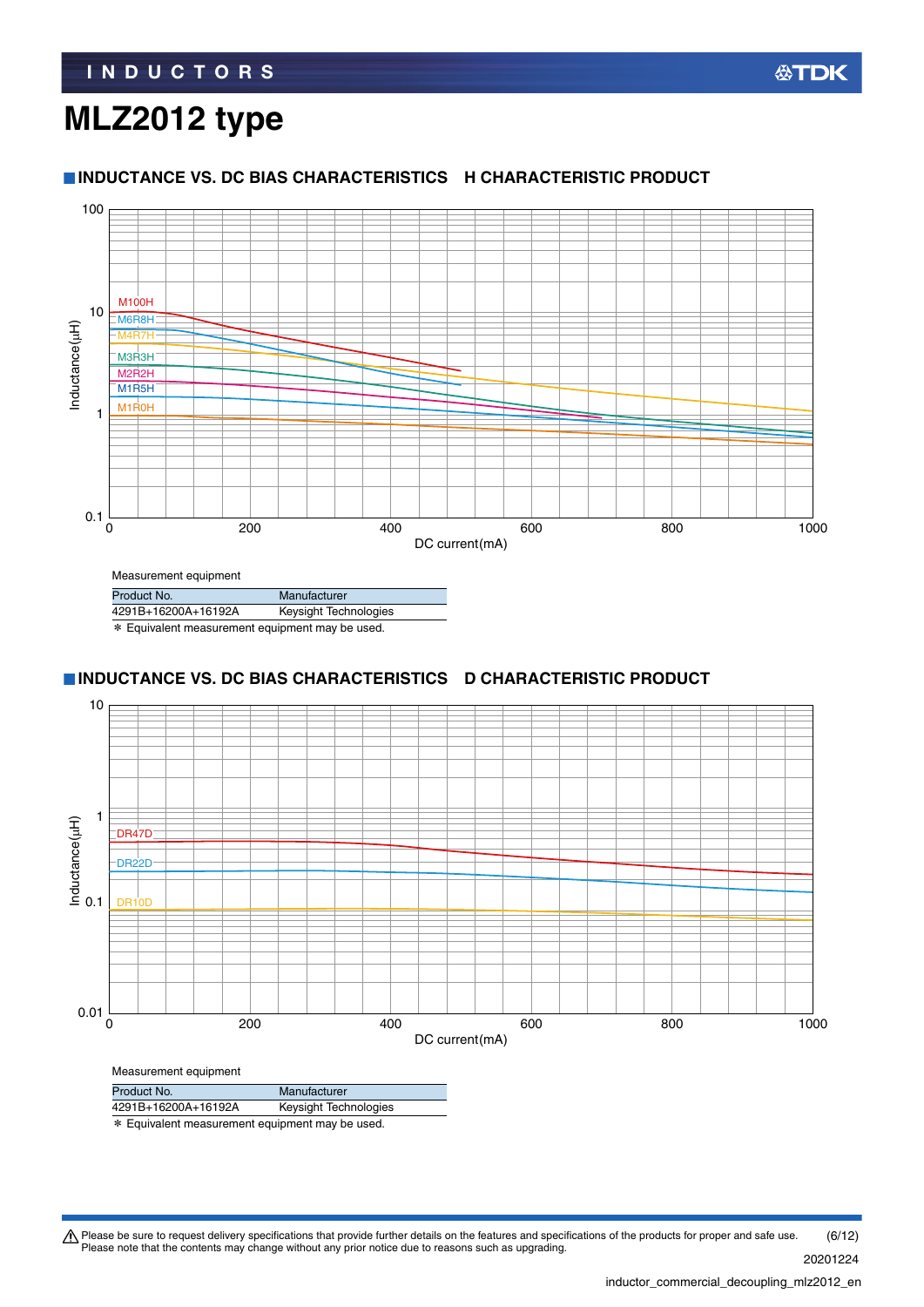## **MLZ2012 type**

#### **INDUCTANCE VS. DC BIAS CHARACTERISTICS W CHARACTERISTIC PRODUCT**



| Measurement equipment                           |                       |  |  |  |
|-------------------------------------------------|-----------------------|--|--|--|
| Product No.                                     | Manufacturer          |  |  |  |
| 4291B+16200A+16192A                             | Keysight Technologies |  |  |  |
| * Equivalent measurement equipment may be used. |                       |  |  |  |

### **INDUCTANCE VS. DC BIAS CHARACTERISTICS L CHARACTERISTIC PRODUCT**



\* Equivalent measurement equipment may be used. Product No. Manufacturer 4291B+16200A+16192A Keysight Technologies

Please be sure to request delivery specifications that provide further details on the features and specifications of the products for proper and safe use.<br>Please note that the contents may change without any prior notice d 20201224 (7/12)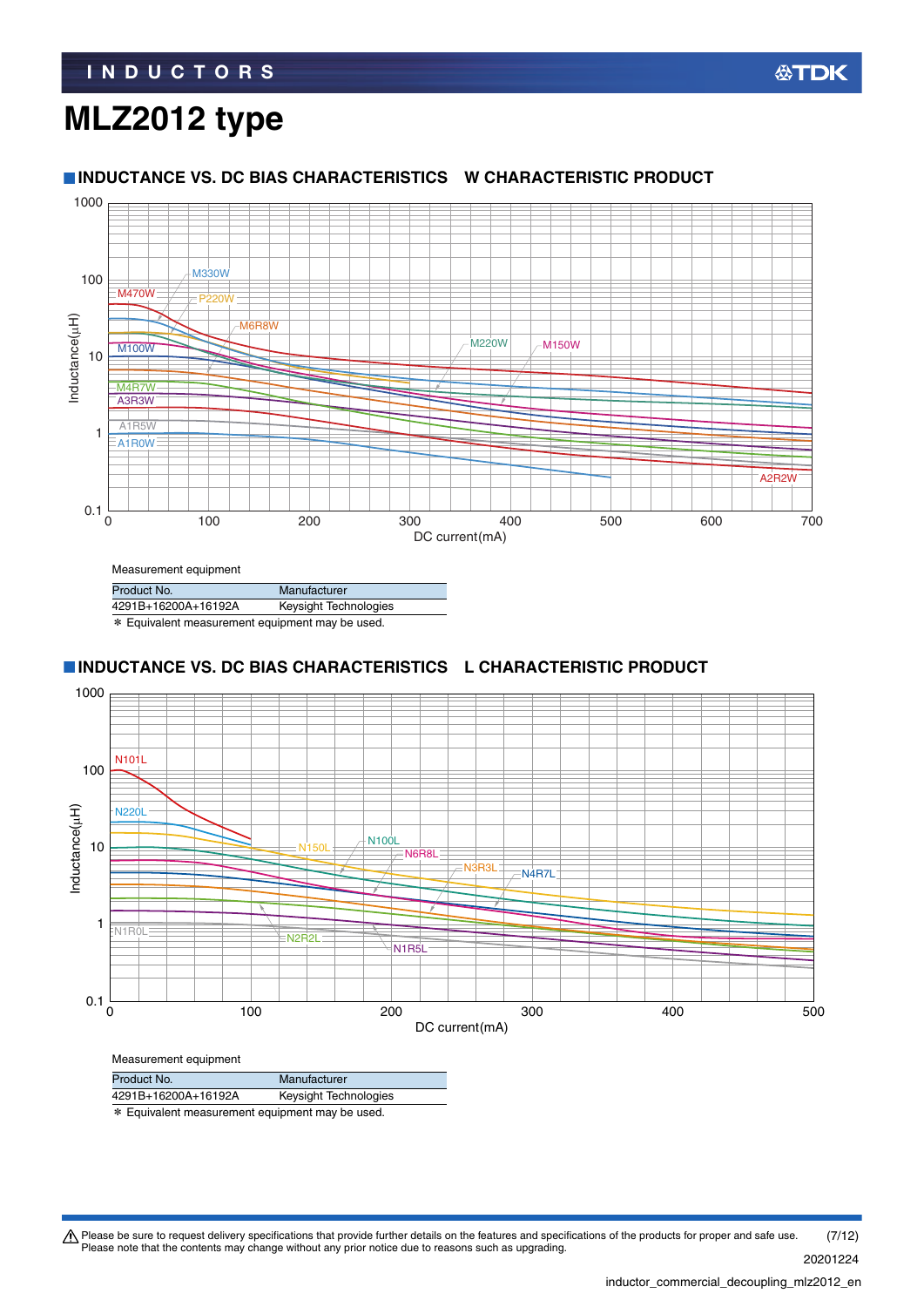## **MLZ2012 type**



## Measurement equipment

| Product No.                                     | Manufacturer          |  |
|-------------------------------------------------|-----------------------|--|
| E4991A+16192A                                   | Keysight Technologies |  |
| * Equivalent measurement equipment may be used. |                       |  |

## **IMPEDANCE FREQUENCY CHARACTERISTICS D CHARACTERISTIC PRODUCT**



| Product No.                                     | Manufacturer          |  |
|-------------------------------------------------|-----------------------|--|
| E4991A+16192A                                   | Keysight Technologies |  |
| * Equivalent measurement equipment may be used. |                       |  |

Please be sure to request delivery specifications that provide further details on the features and specifications of the products for proper and safe use.<br>Please note that the contents may change without any prior notice d (8/12)

20201224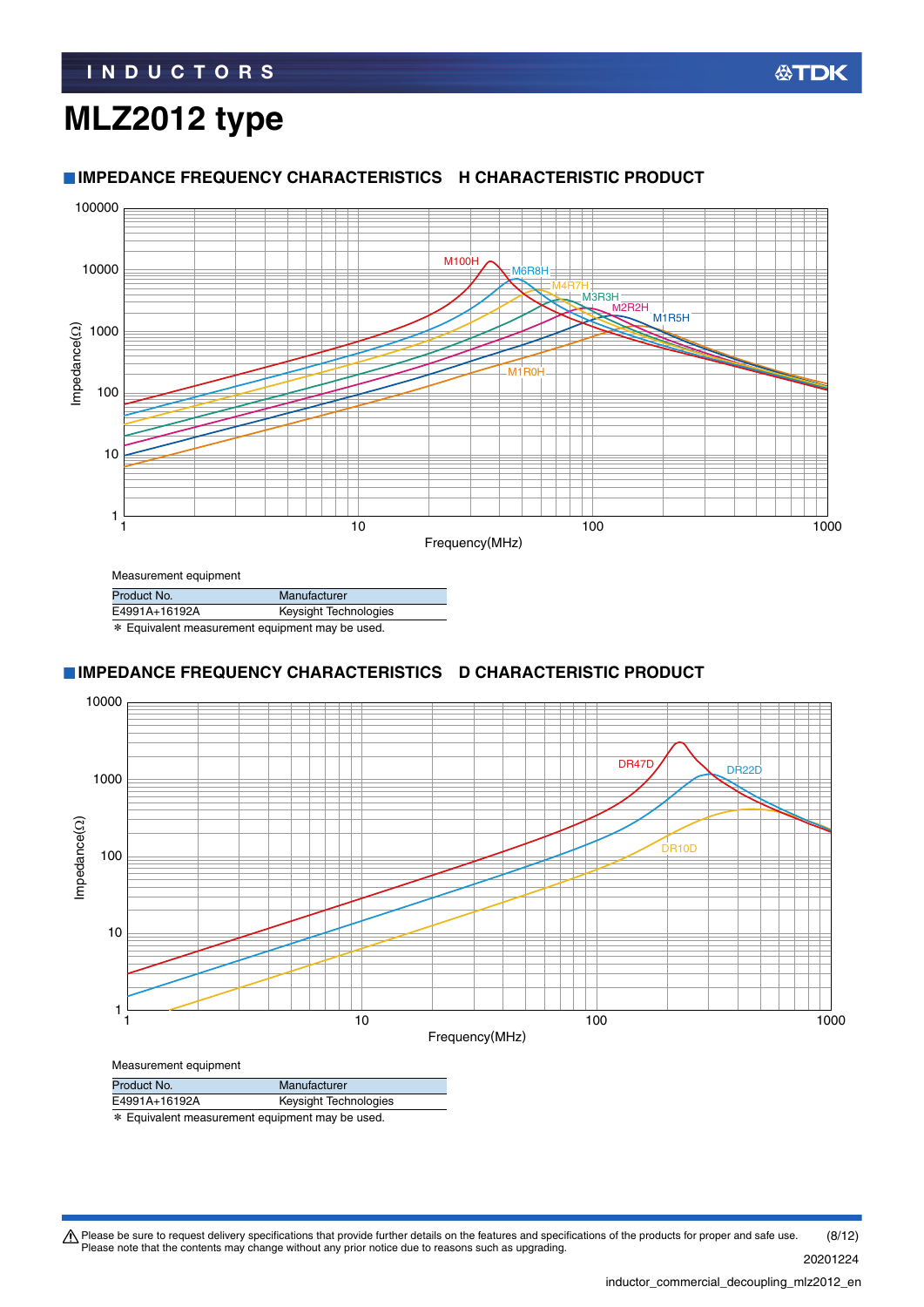#### **IMPEDANCE FREQUENCY CHARACTERISTICS W CHARACTERISTIC PRODUCT**



| E4991A+16192A                                   | Keysight Technologies |
|-------------------------------------------------|-----------------------|
| * Equivalent measurement equipment may be used. |                       |

Please be sure to request delivery specifications that provide further details on the features and specifications of the products for proper and safe use.<br>Please note that the contents may change without any prior notice d

20201224 (9/12)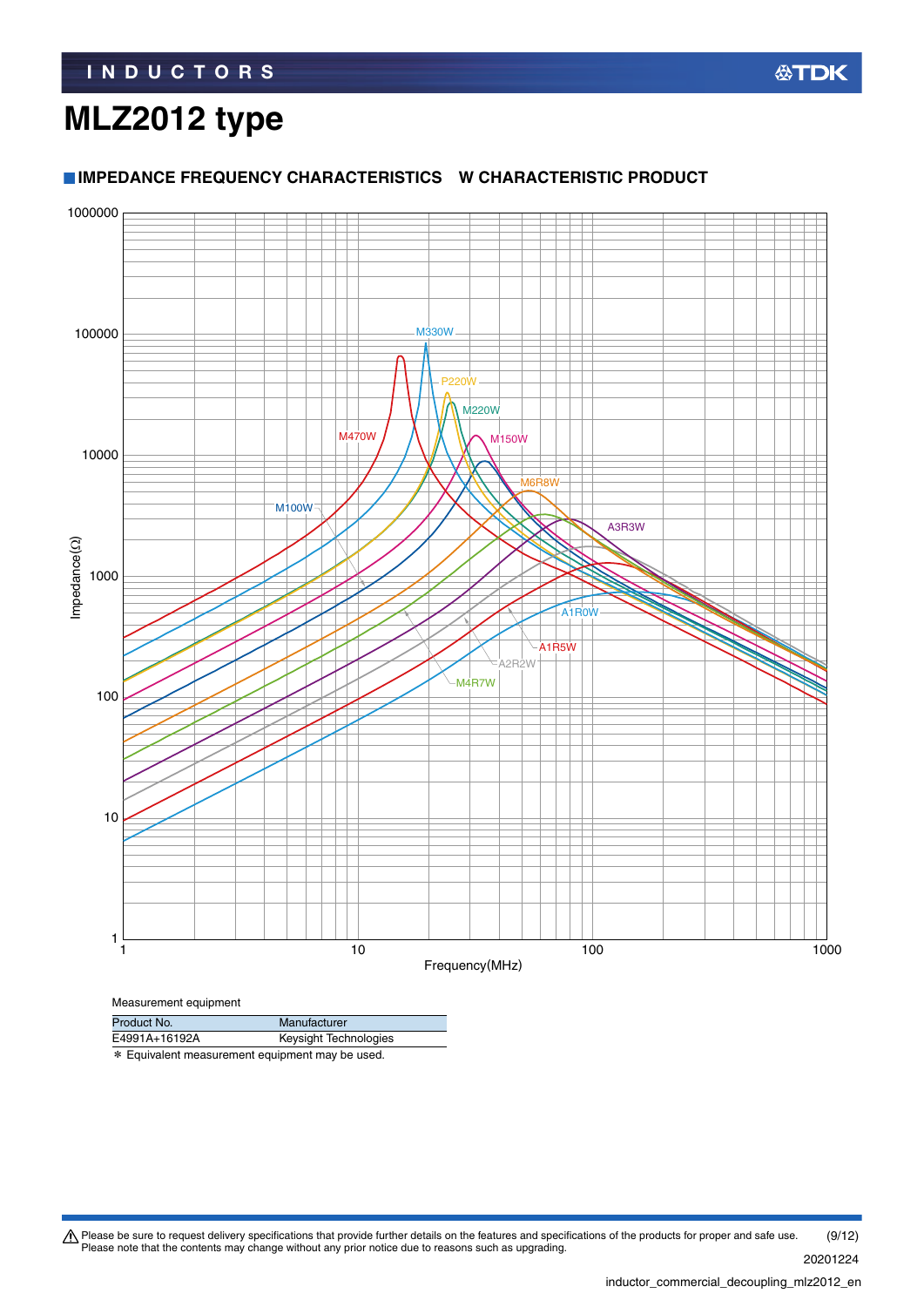#### 100000 N101L 10000 **N220L** N150LN<sub>100</sub>  $im$ pedance $(\Omega)$ 1000 Impedance(Ω) **N6R8L** N1R0L 100 N4R7L N3R3L N2R2L 10 N1R5L 1 1 1  $10$  100  $100$  100  $100$  100  $100$ Frequency(MHz)

#### **IMPEDANCE FREQUENCY CHARACTERISTICS L CHARACTERISTIC PRODUCT**

Measurement equipment

| Product No.                                                                                                     | Manufacturer          |  |
|-----------------------------------------------------------------------------------------------------------------|-----------------------|--|
| E4991A+16192A                                                                                                   | Keysight Technologies |  |
| nder Erste der Erste der Bereichneiter und der Bereichne und der Erstellung und Erstellung und Erstellung und E |                       |  |

\* Equivalent measurement equipment may be used.

Please be sure to request delivery specifications that provide further details on the features and specifications of the products for proper and safe use.<br>Please note that the contents may change without any prior notice d 20201224 (10/12)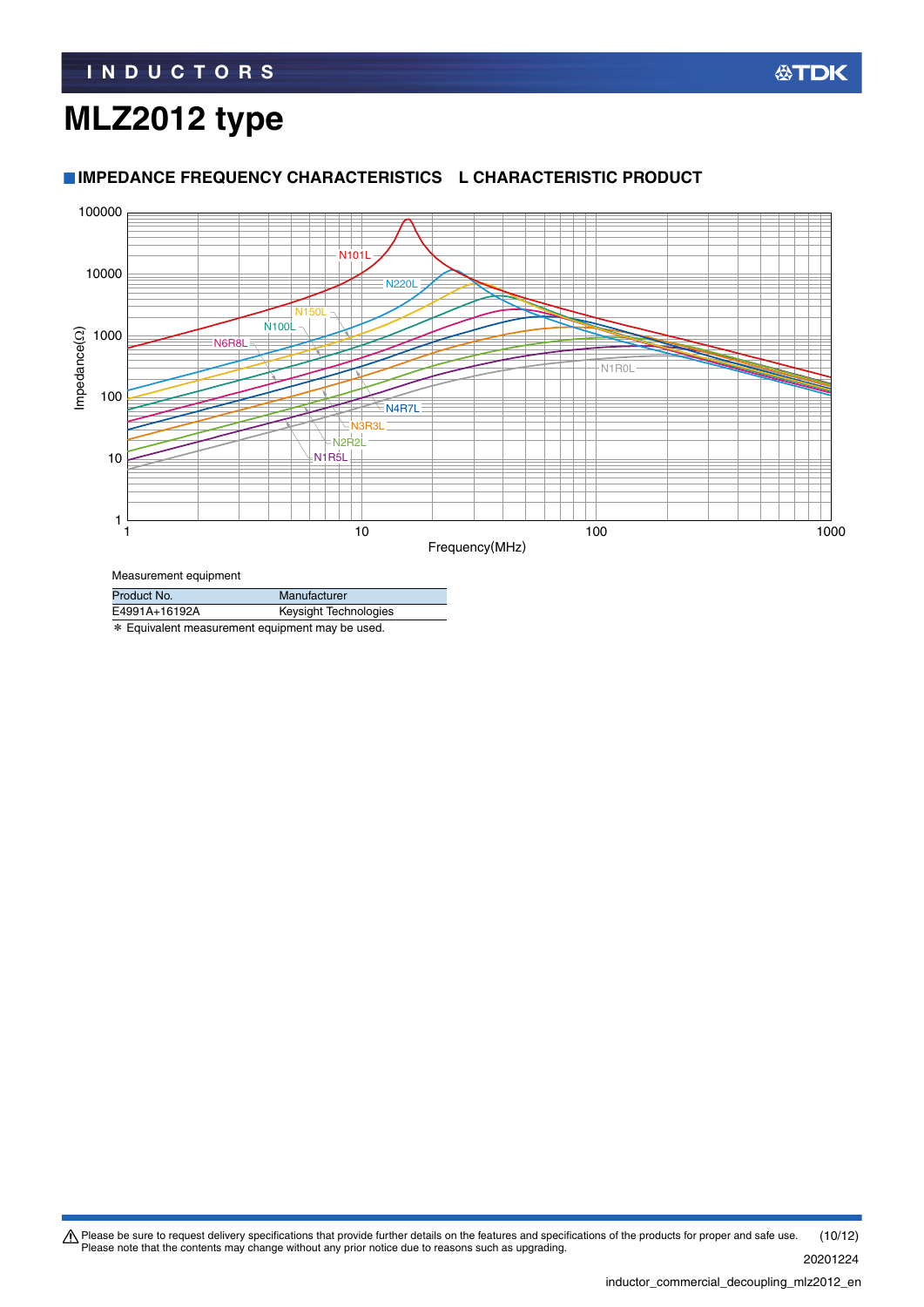#### **SHAPE & DIMENSIONS**



#### Dimensions in mm

#### **PACKAGING STYLE**



Dimensions in mm

#### **TAPE DIMENSIONS**



Dimensions in mm

| <b>Type</b> |            |             |               |            |
|-------------|------------|-------------|---------------|------------|
| MLZ2012     | t=0.85     | $1.5 + 0.2$ | $2.3 \pm 0.2$ | $1.1$ max. |
|             | $t = 1.25$ | $1.5 + 0.2$ | $2.3 \pm 0.2$ | $1.5$ max. |



Dimensions in mm

#### **PACKAGE QUANTITY**

|                  | $t=0.85$ mm | 4000 pcs/reel |
|------------------|-------------|---------------|
| Package quantity | $t=1.25$ mm | 2000 pcs/reel |

#### **TEMPERATURE RANGE, INDIVIDUAL WEIGHT**

| <b>Type</b>                                                           | <b>Operating</b><br>temperature range* | <b>Storage</b><br>temperature range** | <b>Individual</b><br>weight |
|-----------------------------------------------------------------------|----------------------------------------|---------------------------------------|-----------------------------|
| t=0.85mm                                                              | $-55$ to +125 °C                       | $-55$ to $+125$ °C                    | $10 \text{ mg}$             |
| $t=1.25$ mm                                                           | $-55$ to $+125$ °C                     | $-55$ to $+125$ °C                    | 14 mg                       |
| $\ast$<br>Operating temperature range includes self-temperature rise. |                                        |                                       |                             |

The storage temperature range is for after the assembly.

**RECOMMENDED LAND PATTERN** 



Dimensions in mm

#### **RECOMMENDED REFLOW PROFILE**



Please be sure to request delivery specifications that provide further details on the features and specifications of the products for proper and safe use.<br>Please note that the contents may change without any prior notice d (11/12)